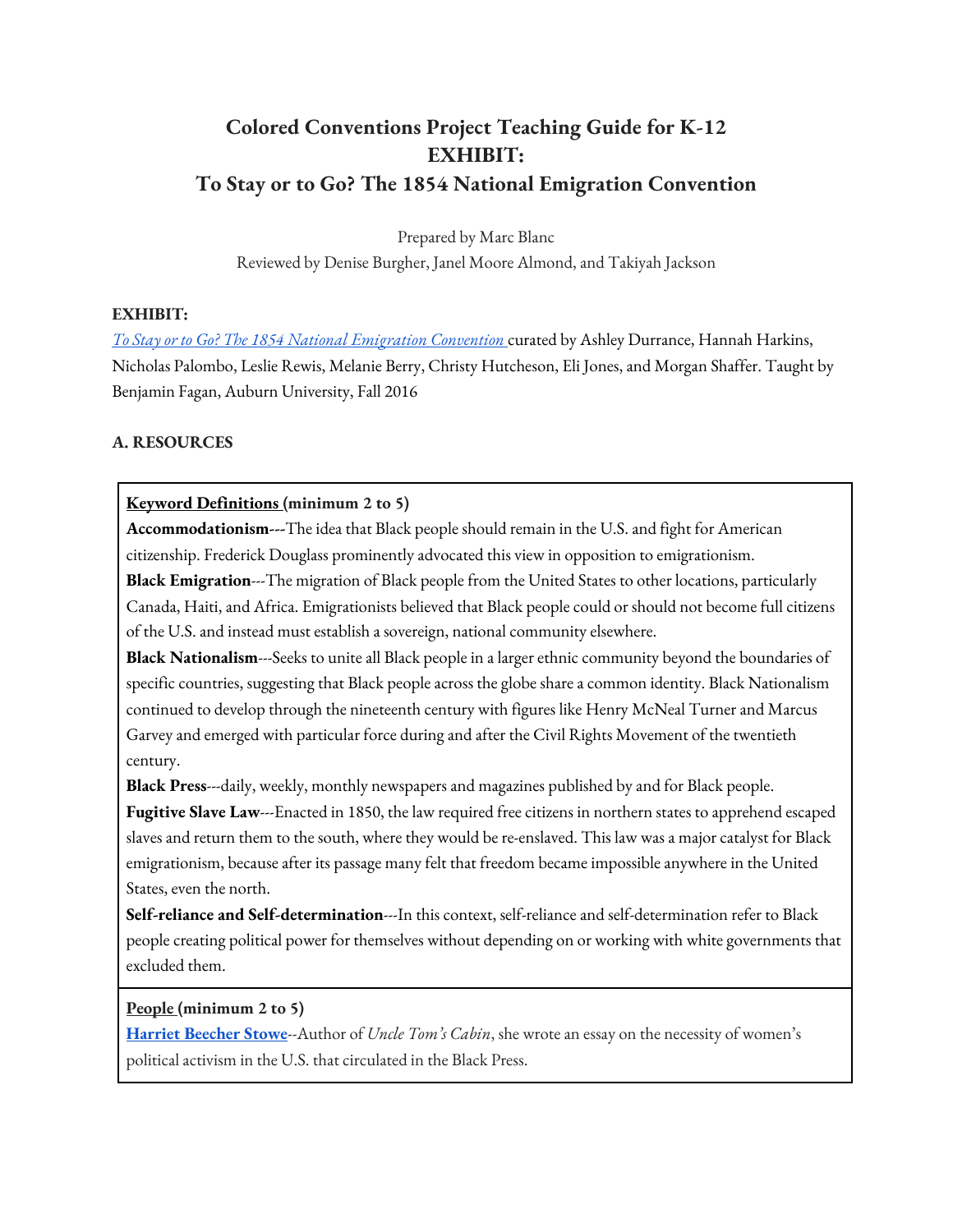**Mary Bibb**---Emigration advocate who attended the 1854 Convention along with her husband, Henry. They moved to Canada in response to the Fugitive Slave Law.

**Martin Delany--**Prominent editor, author, doctor, and emigrationist. Delany worked with Frderick Douglass on his newspaper until their differences on the subject of emigration caused Delany to leave the paper and devote his public work to the cause of emigration. Delany is the one who called for the 1854 Emigration Convention, and he delivered speeches and books advocating for Black national emigration.

**Frederick Douglass---**One of the most prominent abolitionists of the nineteenth century. Proponent of the accomodationist perspective, arguing that Black people should have American citizenship.

**Mary Ann Shadd**--Founder of the *Provincial Freeman*, Shadd was the first known Black woman newspaper editor North America. Born in the United States, she moved to Canada after the 1850 Fugitive Slave Law and published books and articles arguing that other Black people in the US should do that same. Presented a speech arguing for emigration to Canada at the 1855 Colored Convention.

# **Places (minimum 2 to 5)**

**Canada**---Mary Bibb, Mary Ann Shadd, and many other Black emigrationists before the Civil War settled in Canada, where they felt they could have freedom without the oppression and terror of life in the U.S., especially after the Fugitive Slave Law.

**Cleveland, Ohio**---location of the 1854 National Emigration Convention**.**

# **Key Texts (minimum 2 to 5)**

**"An Appeal to the Women of the Free States" by Harriet Beecher Stowe** (1854)---Stowe's article advocated for women's political participation in the struggle against slavery. Mary Ann Shadd printed it in her newspaper, the *Provincial Freeman*, in 1854.

*Provincial Freeman* (1853-1857) ---Shadd's paper printed numerous articles on women's political participation and Black emigration.

*The Condition, Elevation, Emigration, and Destiny of the Colored People of the United States* **by Martin Delany** (1852)---Delany's book contended that Black people could and should not rely on the U.S. government to grant them freedom and citizenship. Instead, he argued, Black people could best achieve independence by leaving the country.

# **Predominant Themes (minimum 2 to 5)**

**Self-determination/Sovereignty**---The debate over emigration was a debate over where and how Black people could achieve independence and citizenship. Some, like Frederick Douglass, believed that Black people should fight for the rights that the U.S. Constitution guarantees to American citizens. Contrary to this, emigrationists did not want to wait for the U.S. government to bestow the rights of citizenship upon them, arguing that Black people must take their freedom and independence into their own hands and start communities outside of U.S. jurisdiction.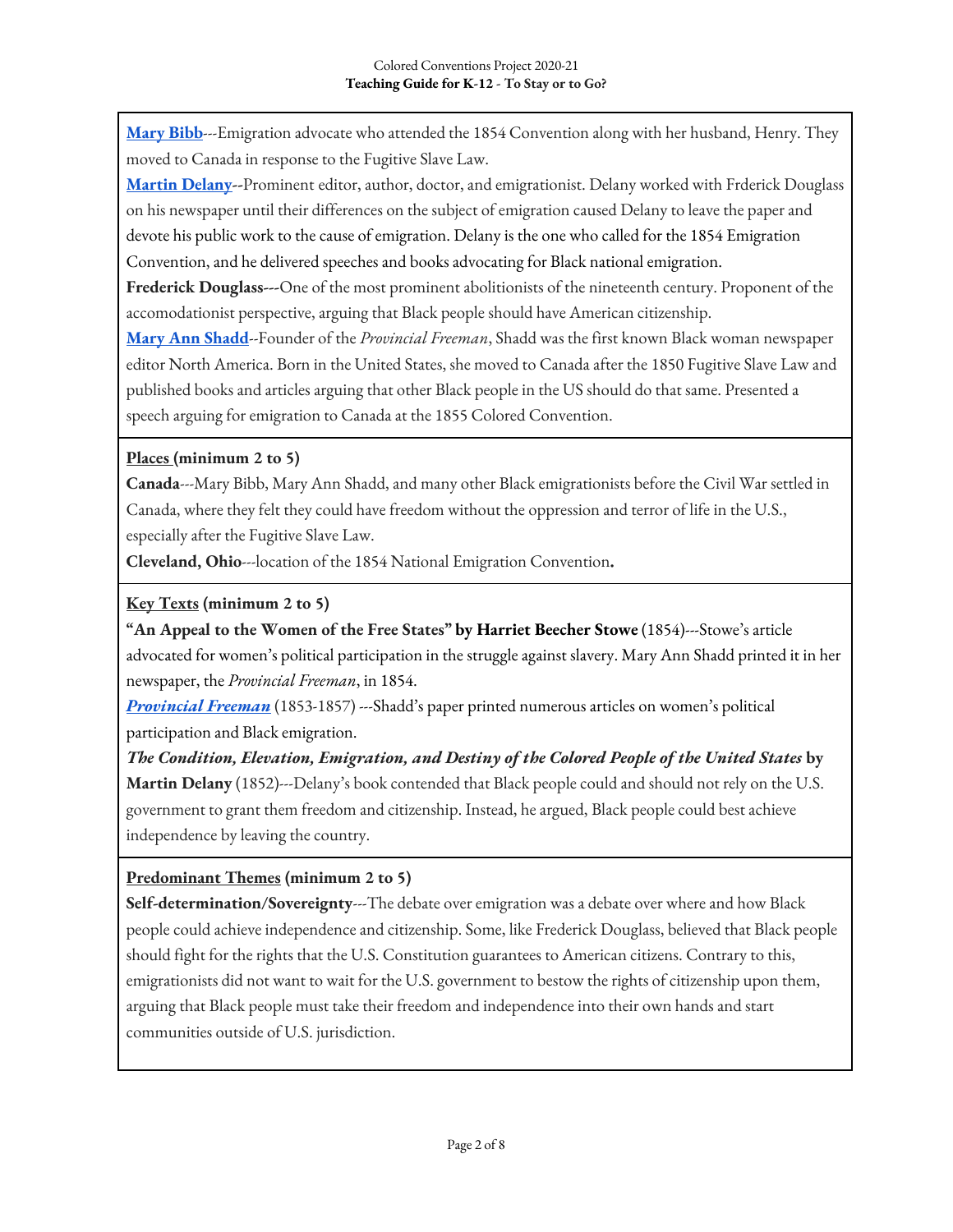**Black National Identity---**Central to the emigration debate is how Black people conceptualized their national community. Were they African *Americans* despite being held in bondage and denied the basic rights of American citizenship, or did Blackness constitute another national identity entirely?

**Consensus and Dissent in the Black Press**---This exhibit shows that members of the Black Press did not always agree with each other. Some newspapers like the *Provincial Freeman* staunchly advocated for emigration, while others such as *Frederick Douglass' Paper* ran articles opposing emigration and calling for Black people to see themselves as Americans.

### **Points of Interactivity**

| <b>Exhibit Page Name + Link</b> | <b>Data Visualization Name</b>                                   | <b>Visualization Type</b> |
|---------------------------------|------------------------------------------------------------------|---------------------------|
| Timeline                        | Timeline and Events Related to the<br>1854 Emigration Convention | Interactive story map     |

### **Further Reading**

**Mary Ann Shadd Cary and the** *Provincial Freeman* **(SUNY Buffalo)**

**Martin Delany: The First Tranformatist (Temple University)**

**Henry and Mary Bibb, Publishers of the** *Voice of the Fugitive* **(Harriet Tubman Institute)**

**Black Emigration Movements: Foreign Support and Opposition, 1787-1865 (Stanford University)**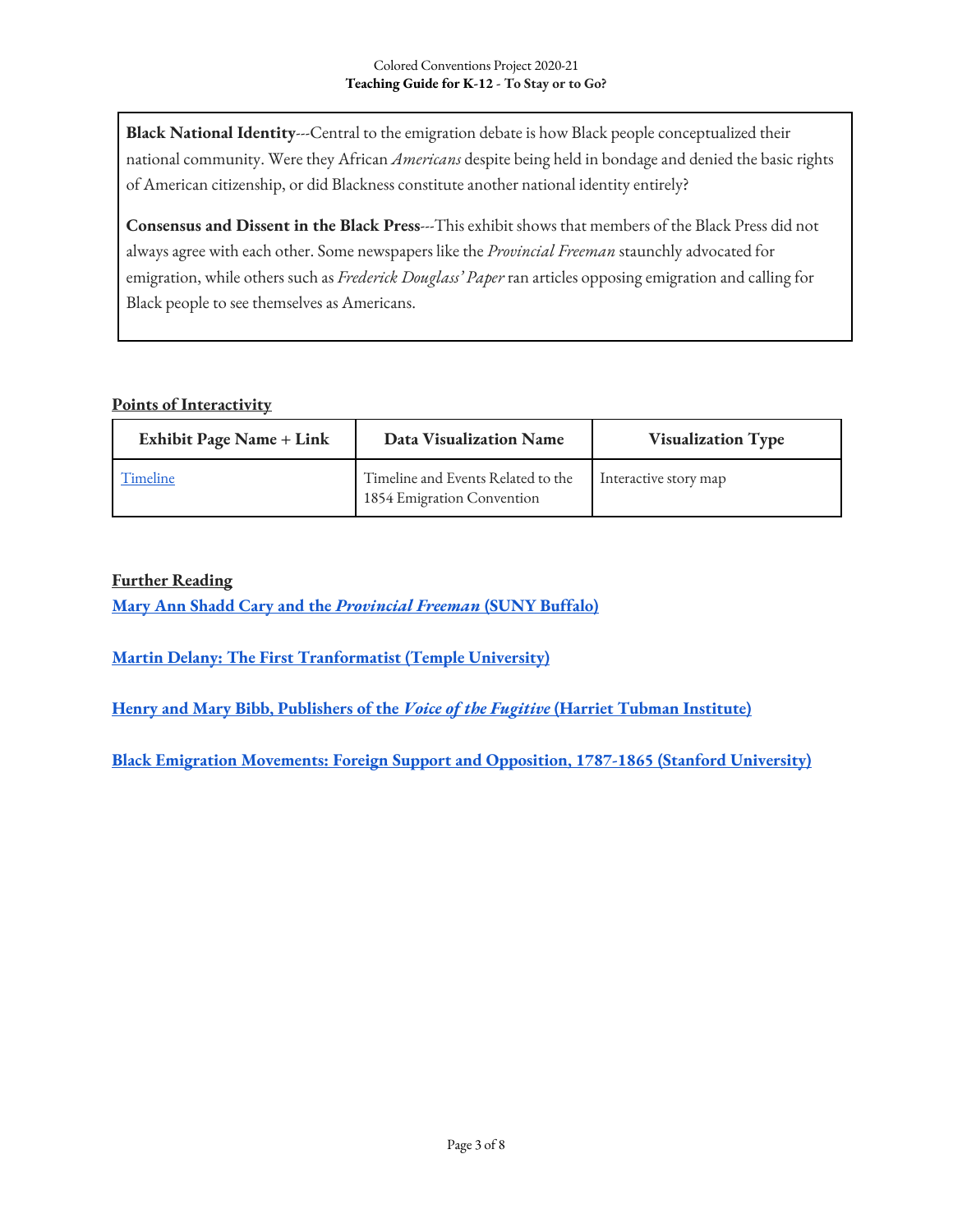#### Colored Conventions Project 2020-21 **Teaching Guide for K-12 - To Stay or to Go?**

# **B. METHODS**

To successfully teach these exhibits we strongly encourage teachers to explicitly teach the following methods used to tell more complete stories of African American, African Diaspora history and American:

# **Historiography**

# 1. **What is historiography?**

*Historiography can be understood as the history of history. A historiographical piece or essay discusses how history has been written over time and tracks the debates historians grappled with in a certain field. (Included is a link to video by Study.com; the first two [2] minutes of the video are free.)*

- **2. How can students practice historiography as they study this exhibit?**
- **3. How does historiography get written? Who gets to write history?** *Exercise: Have students discuss the historiographical contributions of each exhibit.*

# **Primary Documents**

- **1. What are primary documents?**
- **2. How do we research and analyze primary documents?**
- **3. Is there a tool that we can use to help us think about primary documents?**

# **4. What is the proper MLA citation practice for primary documents?** *Exercise: Students must locate, review and use the following primary documents:*

● *See articles in the Women's Contributions to the Periodicals section of the exhibit for resources.* 

# **Data Visualization**

### **1. What is data visualization?**

*The act of showing data (information) using images such as pictures, maps, graphs, drawings. This infographic is a good example. (Source: Simon Rogers. The Guardian newspaper, International Edition. Friday, March 7th, 2014)*

**2. What does digital data visualization allow you to see and analyze differently than data presented in textbooks?**

*Exercise: Have students choose one data visualization in the exhibit and narrate the story it tells.*

# **Attribution and Citation**

- **1. Why is it important to cite sources?**
- **2. What information does citation communicate?**

*Suggested Exercise: Students will learn to accurately and appropriately cite this exhibit and the works referenced within, including:* 

- Primary documents within the exhibit *(eg. Letter from D. Jenkins discussing emigration reprinted in the Black Press)*
- Secondary documents within the exhibit *(eg. Text in exhibit that discusses the 1854 Convention.)*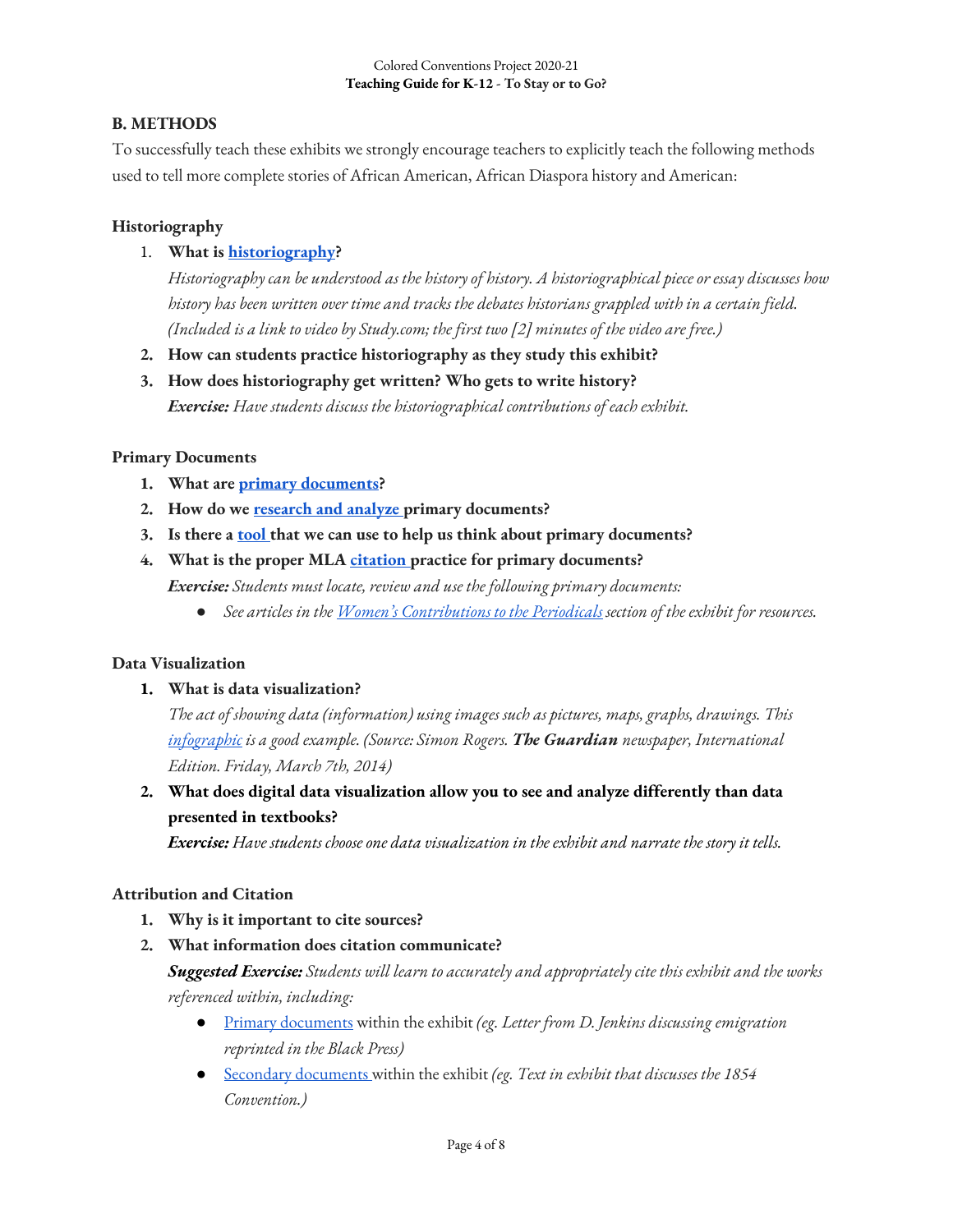# **C. COMPREHENSION QUESTIONS**

### **1. What is the argument or main idea of the exhibit?**

The main idea of *To Stay or to Go? The 1854 National Emigration Convention* is that emigration was a significant debate beginning with the first the Colored Conventions and was reflected in the Black Press particularly during the years between the Fugitive Slave Act of 1850 and the Civil War in 1861. The exhibit acknowledges the division within ideology among Black intellectuals, while also validating the arguments of both accommodationism and emigrationism. Moreover, the 1854 Conventions saw a marked increase in the number of women delegates, and women like Mary Ann Shadd and Mary Bibb were prominent voices for emigration.

### **2. Who are the subjects of the exhibit?**

Prominent emigrationists including Mary Ann Shadd, Martin Delany, and Mary Bibb.

### **3. What are the topics of the exhibit?**

The exhibit explores: Black emigration, the Black Press, Accomodationism/Black Nationalism, women's activity and women's rights in the Colored Conventions and the Black Press, and the style and nature of political debate in the Colored Conventions and the Press

### **4. What is the timeline of the exhibit?**

This exhibit begins with the passing of the Fugitive Slave Law in 1850 and runs through early Reconstruction in the 1860s and 1870s, which temporarily shelved the emigration debate.

### **5. What are the major events of the exhibit?**

The Fugitive Slave Law of 1850 and the 1854 Emigration Convention.

- **6. Where do these major events take place**? These events take place in Canada and Cleveland, Ohio.
- **7. What are other places/things of significance discussed in this exhibit?**  *North Star*/*Frederick Douglass' Paper*, Harriet Beecher Stowe.

# **D. QUESTIONS FOR ANALYSIS**

**8. Now that you have learned more about these events, why does this exhibit matter?** This exhibit demonstrates that nineteenth century African Americans engaged in vigorous and sustained dialogue interrogating and defining the term African American. One of the forums for these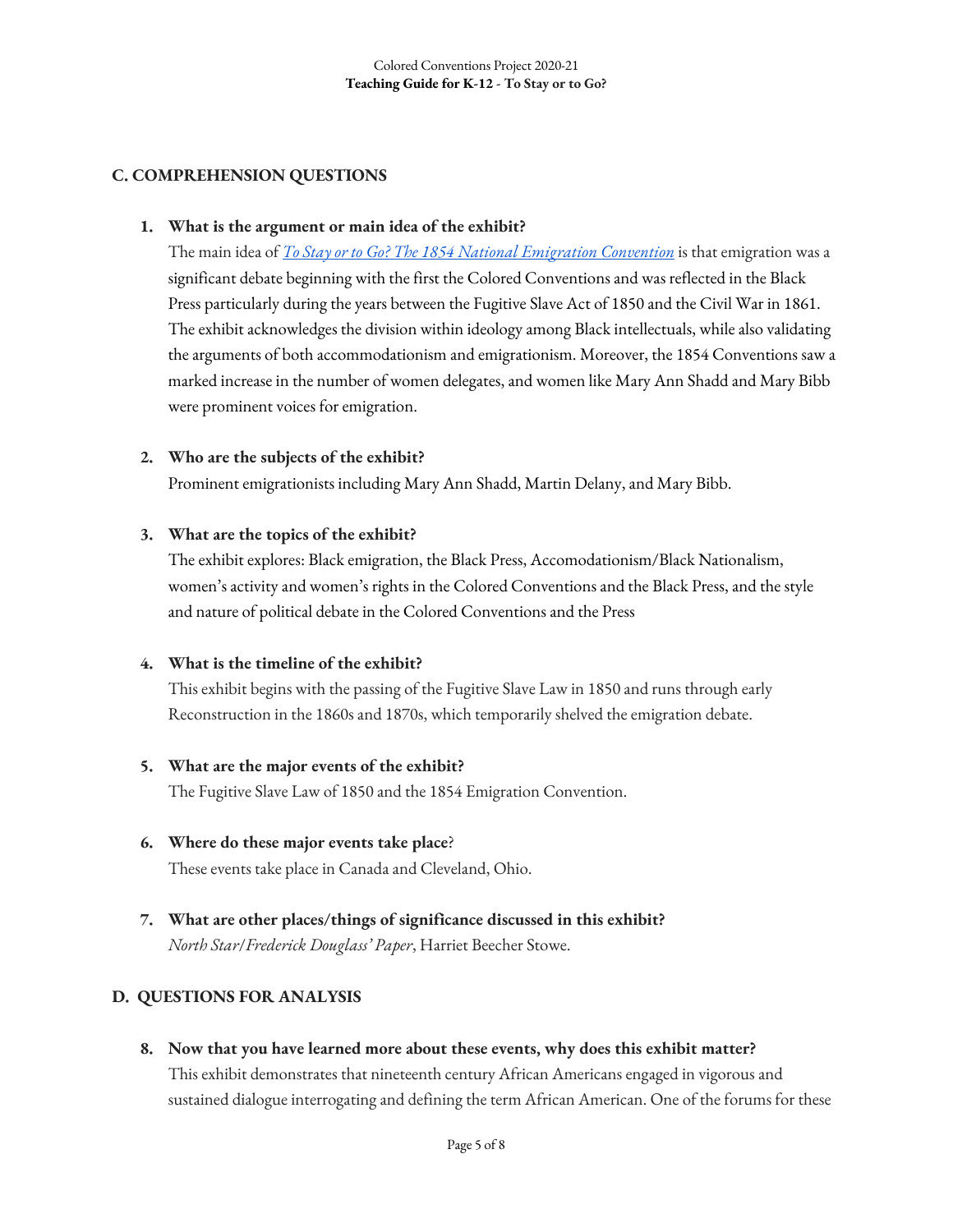#### Colored Conventions Project 2020-21 **Teaching Guide for K-12 - To Stay or to Go?**

debates was the Colored Convention Movement as recorded in the Black Press. The emigration debates offer historical context for conversations about Black identity that continue today; the debates over emigration in the Black Press show that Black culture and Black thought has been and remains both animated and structured by rigorous intellectual debate and thought. The exhibit also highlights women's leadership in issues outside of suffrage, as Mary Ann Shadd Cary and Mary Bibb were influential activists for Black emigration.

### **9. Why do these events matter?**

These events matter because the debates which were a part of the discourse contributed to the complex meanings that Blackness carries today, both in and outside of the United States. The presence and participation of emigrationists in the development of the term African American contributed to the concept of the Black Nation which has at its core the idea of diasporic Blackness that is less tied or connected to land--terrain--than it is to people and culture. As emigrationists tend to occupy a less prominent space in American historiography than accommodationists, these events reveal themes of Black thought that have been highly influential but largely ignored. Moreover, these events marked a distinct development in women's participation in Black politics. Mary Ann Shadd Cary and Mary Bibb are featured in this exhibit because they both participated in Colored Conventions in roles usually only open to men. Their presence as activists women was not unusual as women were always active at all levels of Black intellectual organizing but they marked new territory by fighting for and claiming traditional leadership in places previously denied them by misogyny.

# **E. QUESTIONS FOR DISCUSSION**

The prompts below in purpleare from the Exhibit, *To Stay or to Go? The 1854 National Emigration Convention*.

- **1. How does this exhibit help fill gaps in the following?**
	- Civil Rights and Black citizenship
	- Black diaspora
	- Black women's history
- **2. How does this exhibit create a richer context for the following?**
	- The Black Press
	- Emigration
	- Black-white interactions
- **3. How does this exhibit address or intervene in the historiography of the following themes?**
	- Women's participation in the CC movement
	- The idea of African American identity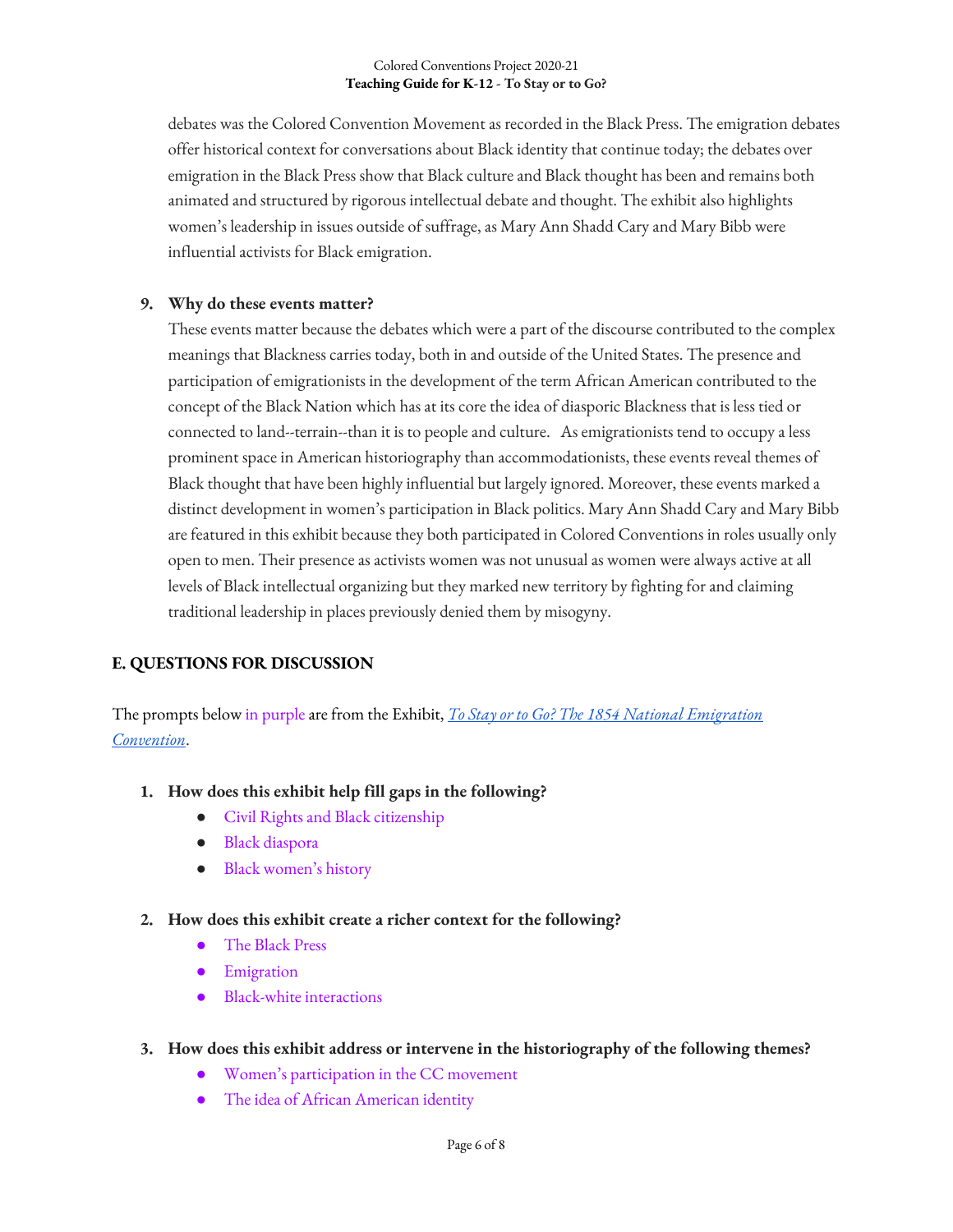● Black Nationalism

### **F. REFLECTION QUESTIONS**

- **1. What stood out for you the most in reviewing and studying this exhibit?**
- **2. What did you find most exciting about what you learned from this exhibit?**
- **3. Why does this exhibit matter?**
- **4. Putting yourself in the shoes of the people in the exhibit, would you remain in the United States or emigrate abroad? Explain your reasoning.**

### **G. STANDARDS**

**Standards are taken from the Common Core State Standards for Literacy in History/Social Studies and Writing in grades 11 and 12. Note:** *Teachers should use these standards as a guide and align their lessons with the specific standards for their individual state.* 

### **Key Ideas and Details:**

### **CCSS.ELA-LITERACY.RH.11-12.1**

Cite specific textual evidence to support analysis of primary and secondary sources, connecting insights gained from specific details to an understanding of the text as a whole.

#### **CCSS.ELA-LITERACY.RH.11-12.2**

Determine the central ideas or information of a primary or secondary source; provide an accurate summary that makes clear the relationships among the key details and ideas.

#### **CCSS.ELA-LITERACY.RH.11-12.3**

Evaluate various explanations for actions or events and determine which explanation best accords with textual evidence, acknowledging where the text leaves matters uncertain.

### **Craft and Structure:**

### **CCSS.ELA-LITERACY.RH.11-12.4**

Determine the meaning of words and phrases as they are used in a text, including analyzing how an author uses and refines the meaning of a key term over the course of a text.

#### **CCSS.ELA-LITERACY.RH.11-12.5**

Analyze in detail how a complex primary source is structured, including how key sentences, paragraphs, and larger portions of the text contribute to the whole.